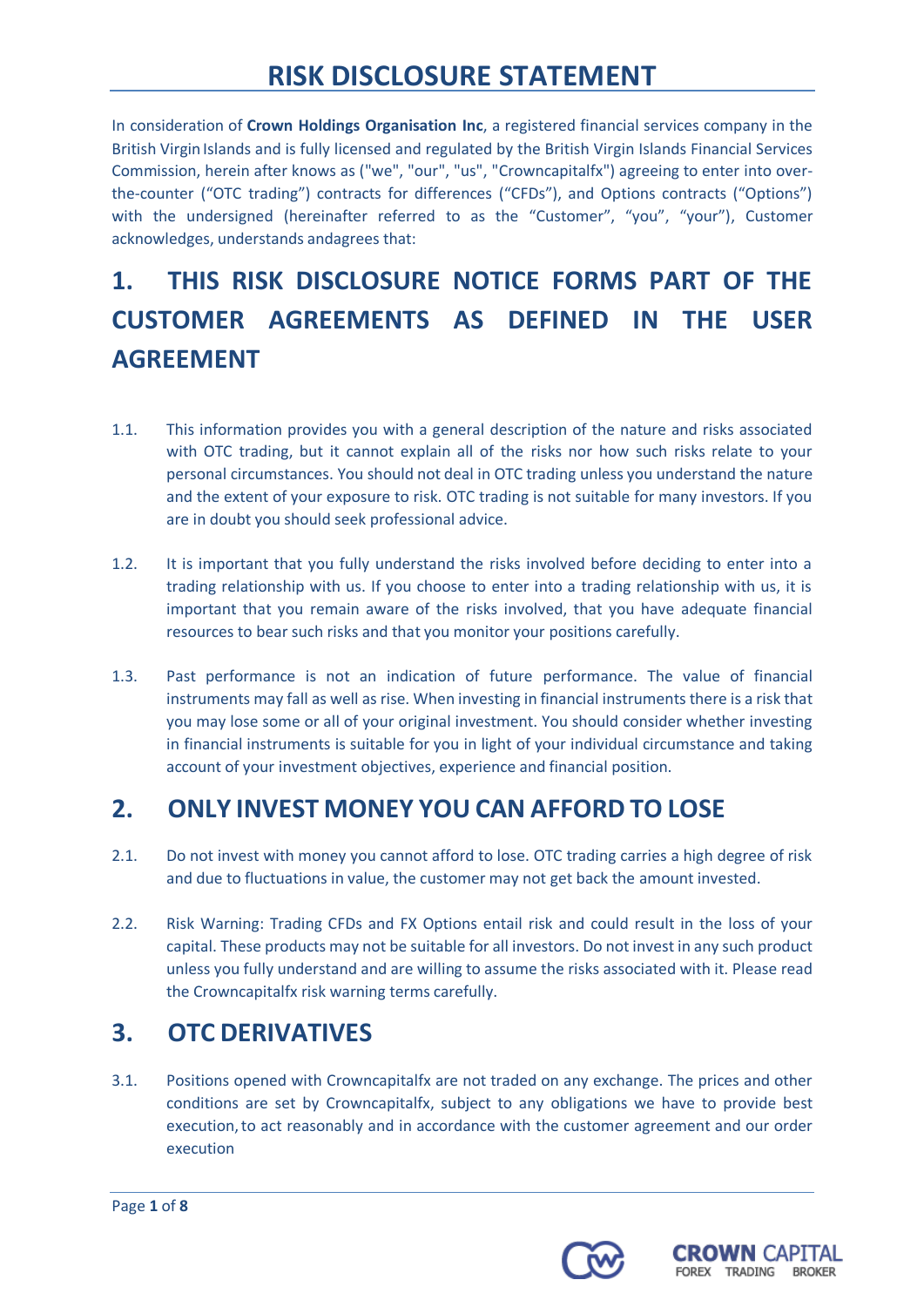policy. Each OTC trade that you open through the Trading Platform results in you entering into a contract with Crowncapitalfx; these contracts can only be closed with Crowncapitalfx and are not transferrable to any other person or entity. There is no central clearing and no guarantee by any other party of Crowncapitalfx's payment obligations to the Customer, thus Customer is exposedto credit risk with Crowncapitalfx.

#### **4. NO RIGHTS TO THE UNDERLYING INSTRUMENT**

- 4.1. CFDs and Spread-bets do not provide any right to the underlying instruments, or in the case of CFDs referenced to shares, to voting rights.
- 4.2. You are trading with CFDs, which means that you enter into a contract with us for the difference between the value of an instrument as specified on the Trading Platform at the time of opening a transaction, and the value of such instrument at the time of closing the transaction. You are not entitled to ownership of the underlying asset of such a contract e.g. the actual Shares or the Rights offered in a Rights Issue event or the Shares offered in an Options contract. There is no delivery of the underlying asset.

#### **5. TRADING PLATFORM**

- 5.1. The Customer is warned that when trading in an electronic platform he assumes risk of financial loss which may be a consequence of amongst other things:
	- 5.1.1. Failure of Customer's devices, software and poor quality of connection;
	- 5.1.2. Crowncapitalfx or Customer's hardware orsoftware failure, malfunction or misuse;
	- 5.1.3. Improper work of Customer's equipment;
	- 5.1.4. Wrong setting of Customer's Terminal;
	- 5.1.5. Delayed updates of Customer's Terminal.

#### **6. MAGNIFIED LOSSES**

6.1. The nature of margin trading markets means that both profits and losses can be magnified, and you could incur very large losses if your position moves against you. To avoid incurring large losses, where possible, you should use the risk management tools offered by Crowncapitalfx.

# **7. OTC TRADING IS NOT SUITED FOR LONG TERM INVESTMENT**

7.1. OTC trading is not suited to the long-term investor. If you hold a CFD open over a long period of time the associated costs increase, and it may be more beneficial to buy the underlying asset instead.

### **8. POTENTIAL RISKS**



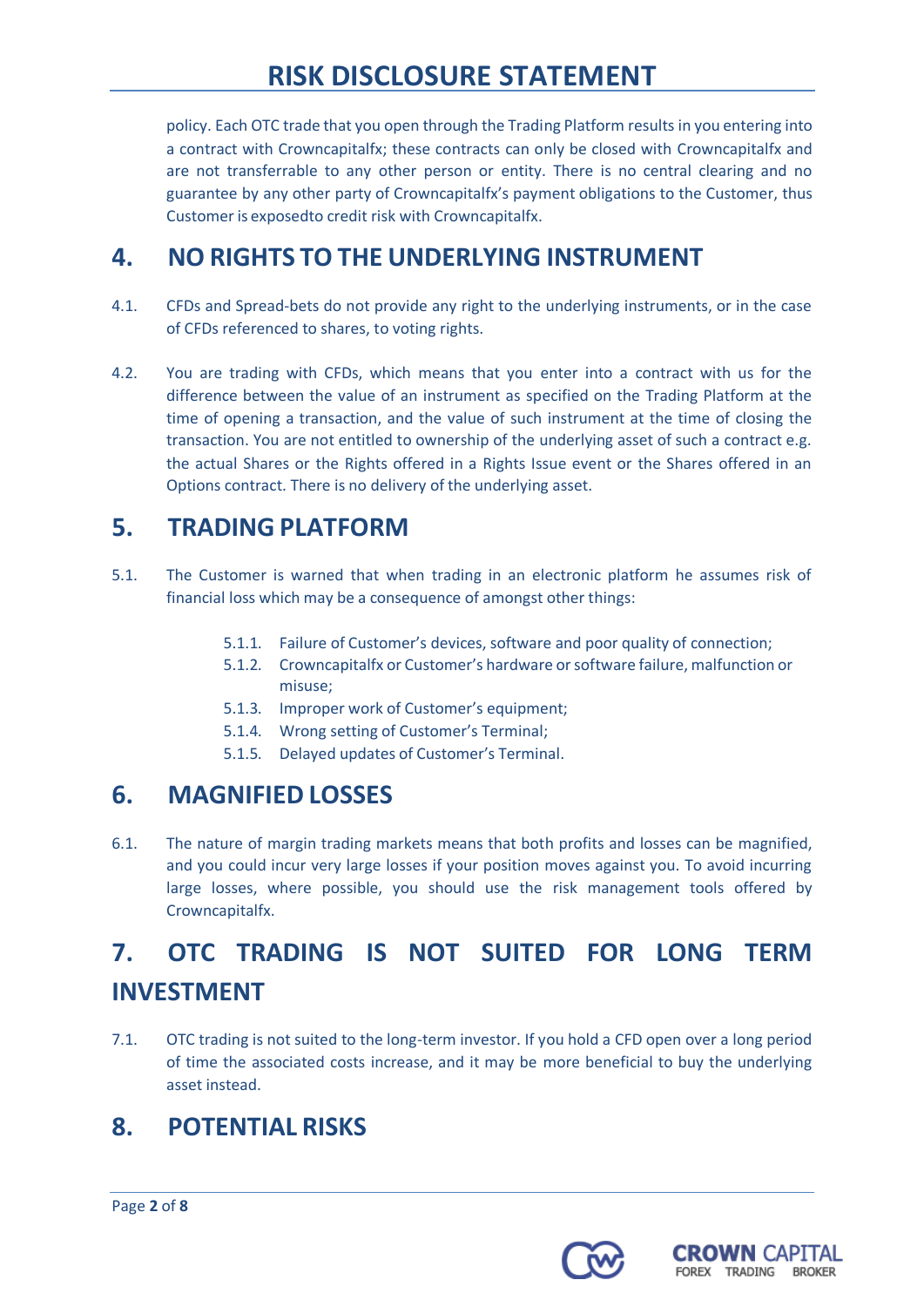- 8.1. Before you open a trade with us, we require you to lodge money with us as Initial Margin and, in order to keep a Transaction open, you must ensure that the amount in your Trading Account exceeds the Maintenance Margin. The Initial Margin will differ between Instruments and the amounts will be indicated on the Trading Platform. This means that you will be trading using 'leverage' or 'gearing' and this can work for or against you; a small price movement in your favour can result in a high return on the Initial Margin placed for the trade, but a small price movement against you may result in substantial losses.
- 8.2. Trading CFDs on leverage means you can secure a significantly larger exposure to an underlying asset for a relatively small Initial Margin. However, the use of leverage magnifies the size of your trade, which means your potential gain and your potential loss are equally magnified. Therefore, you should closely monitor all of your open positions to manage the risk of large losses.
- 8.3. We will further require you to ensure that the amount in your Trading Account exceeds the Maintenance Margin in order to keep a Transaction open. Therefore, if our price moves against you, you may need to provide us with substantial additional Margin, at short notice, to maintain your open trades. If you do not do this, we will be entitled to close one or more or all of your trades. You will be responsible for any losses incurred.
- 8.4. You should also be aware that under our Customer Agreement we are entitled, at our sole discretion, to make a Margin Call. Under the Customer Agreement, you are required to satisfy any Margin Calls immediately, by any applicable means in the time prescribed by us. If you do not do this, we will be entitled to close one, or more, or all of your trades.
- 8.5. At Expiration, Options that are in the money will be automatically closed out at intrinsic value, that is, in the case of Call Options, the amount by which the closing price of the specified FX/CFD exceeds the strike price, and in the case of Put Options, the amount by which the Strike exceeds the closing price of the specified FX/CFD. For long Call and short Put positions, the closing price will be the prevailing bid price of the underlying FX/CFD at Expiration; and for short Call and long Put positions, the closing price will be the prevailing ask (offer) price of the underlying FX/CFD, as determined by Crown in its sole discretion. Options that are not in the money will expire worthless.
- 8.6. Crowncapitalfx quotes variable spreads on Options. Variable option spreads are affected by actual market conditions, which are beyond our control. Crowncapitalfx does not guarantee any maximum or minimum quotable option spreads. There may be times when Options quotes are not available in some underlying assets.
- 8.7. Risks Related to Long CFD or Spread-bet positions
	- 8.7.1. Being long means you speculating that the market price of the underlying will rise between the time of the open and close of the position. As holder of a long position, you will generally make a profit if the market price of the underlying rises whilst your long position is open. On the contrary, you will generally suffer a loss, if the market price of the underlying falls whilst your



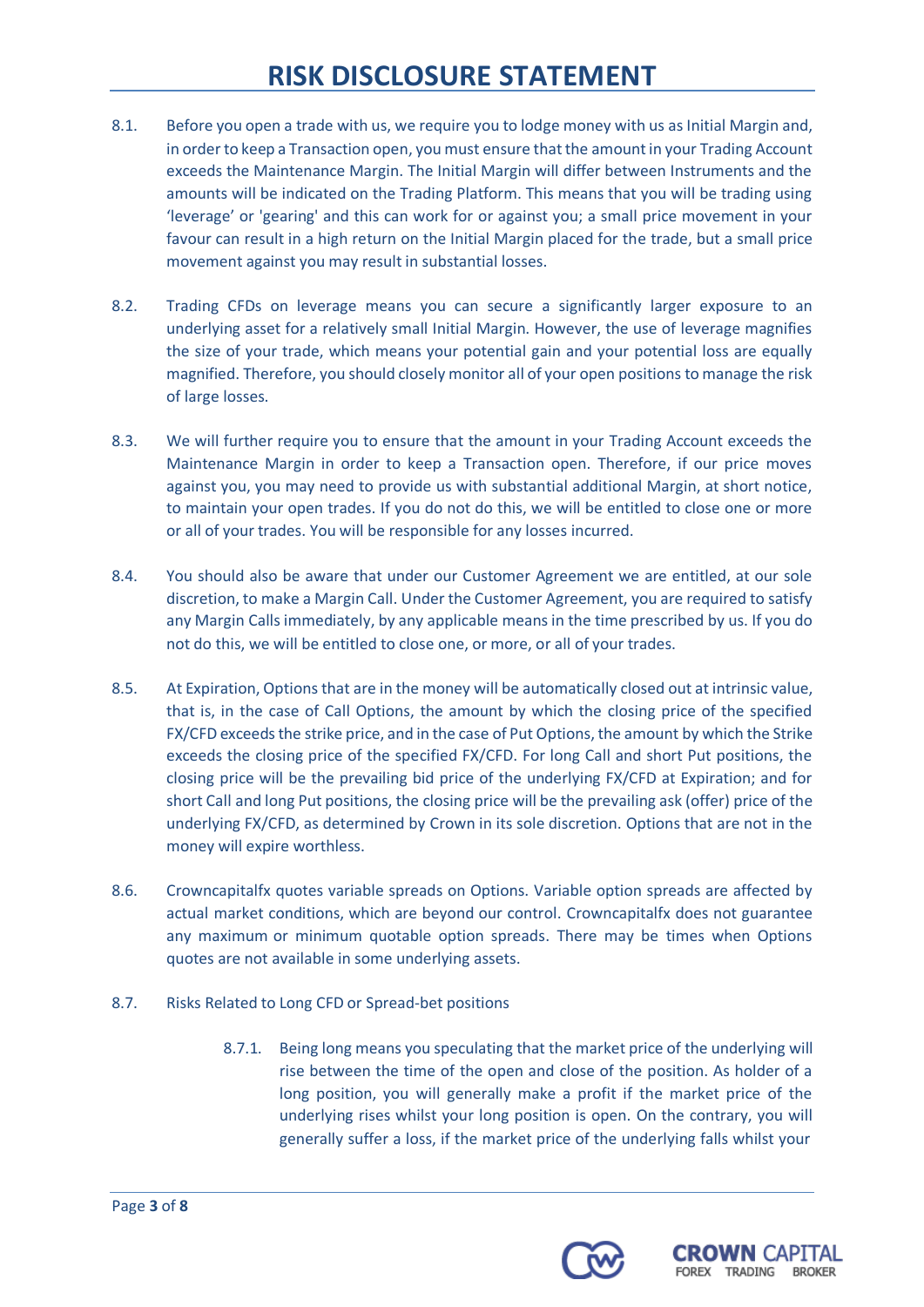long position is open. Your potential loss may therefore be bigger than the initial margin deposited. In addition, you might suffer a loss due to the closing of your position, in case you do not have enough liquidity for the margin on your account in order to maintain your position open.

- 8.8. Risks Related to short CFD or Spread-bet positions
	- 8.8.1. Being short means, you are speculating that the market price of the underlying will fall between the time of the open and close of the position. As holder of a short position, you will generally make a profit if the market price of the underlying falls whilst your short position is open. On the contrary, you will generally suffer a loss, if the market price of the underlying rises whilst your short position is open. Your potential loss may therefore be bigger than the initial margin deposited. In addition, you might suffer a loss due to the closing of your position, in case you do not have enough liquidity for the margin on your account in order to maintain your position open.

### **9. NOT SUITABLE AS INCOME**

9.1. The inherent concept of CFDs means they are not suitable for an investor seeking an income from their investments, as the income from such investments may fluctuate in value in money terms. For an investment in an OTC product, which is not a readily realisable investment, it may be difficult to sell or realise the investment and obtain reliable information about its value or the extent of the risks to which it is exposed.

### **10. FLUCTUATIONS IN THE MARKET**

- 10.1. It is important that you comprehend the risks associated with trading on a market as fluctuations in the price of the underlying market will have an effect on the profitability of the trade. For example: the value of investments denominated in foreign currencies may diminish or increase due to changes in the rates of exchange.
- 10.2. Slippage is the difference between the expected price of a Transaction, and the price the Transaction is actually executed at. Slippage often occurs during periods of higher volatility (for example due to news events) making an Order at a specific price impossible to execute, when market orders are used, and also when large Orders are executed when there may not be enough interest at the desired price level to maintain the expected price of trade.

### **11. ABNORMAL MARKET CONDITIONS**

11.1. The Customer acknowledges that under Abnormal Market Conditionsthe period during which the Orders are executed may be extended or it may be impossible for Orders to be executed at declared prices or may not be executed at all.

## **12. NEED TO MONITOR POSITIONS**

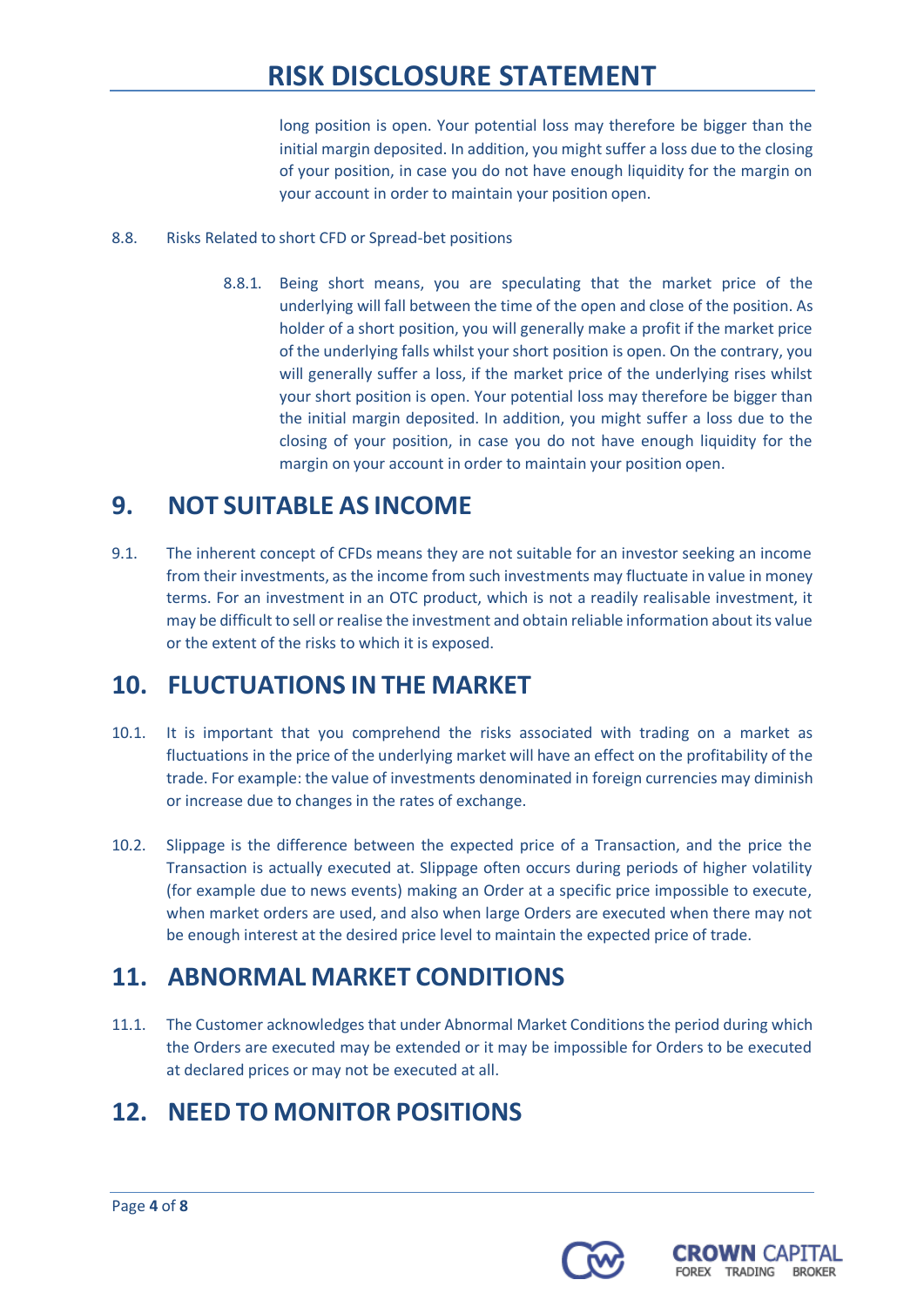- 12.1. Because of the effect of leverage and therefore the speed at which profits or losses can be incurred it is important that you monitor your positions closely. It is your responsibility to monitor your trades.
- 12.2. Markets are subject to many influences which may result in rapid price fluctuations. Because of market volatility, there is no CFD transaction available via our trading platform that can be considered "risk free". Given the potential levels of volatility in markets, it is recommended that you closely monitor your transactions at all times. For example: the value of investments denominated in foreign currencies will be impacted by both changes in the rates of exchange and market movement.

#### **13. OPERATIONAL RISKS**

- 13.1. Operational risks with Crowncapitalfx on your computer are inherent in every OTC transaction. For example, disruptions in Crowncapitalfxs's operational processes such as communications, computers, computer or mobile networks or external events may lead to delays in the execution and settlement of a transaction. Crowncapitalfx does not accept or bear any liability whatsoever in relation to the operational processes of Crowncapitalfx, except to the extent that it is caused by the fraud, negligence or dishonesty by Crowncapitalfx.
- 13.2. In connection with the use of computer equipment and data, the Customer bears the following risks amongst other risks, in which cases Crowncapitalfx has no liability of any resulting loss:
	- 13.2.1. Power cut of the equipment on the side of the Customer or the provider, or communication operator (including voice communication) that serves the Customer;
	- 13.2.2. Physical damage (or destruction) of the communication channels used to link the Customer and provider (communication operator), provider, and the trading or information server of the Customer;
	- 13.2.3. Outage (unacceptably low quality) of communication via the channels used by the Customer, or Crowncapitalfx or the channels used by the provider, or communication operator (including voice communication) that are used by the Customer or Crowncapitalfx;
	- 13.2.4. Wrong or inconsistent with requirements settings of the Customer Terminal;
	- 13.2.5. Untimely update of the Customer Terminal;
	- 13.2.6. The use of communication channels, hardware and software, generate the risk of non-reception of a message (including text messages) by the Customer from Crowncapitalfx;
	- 13.2.7. Upon confirmation of an order placed over the telephone, Customer has bought or sold and cannot cancel the Market Order. By placing a Market Order over the telephone, Customer acknowledges and agrees to such immediate execution and accepts the risk of this immediate execution feature.
	- 13.2.8. Malfunction or non-operability of the Platform, which also includes the Customer Terminal.



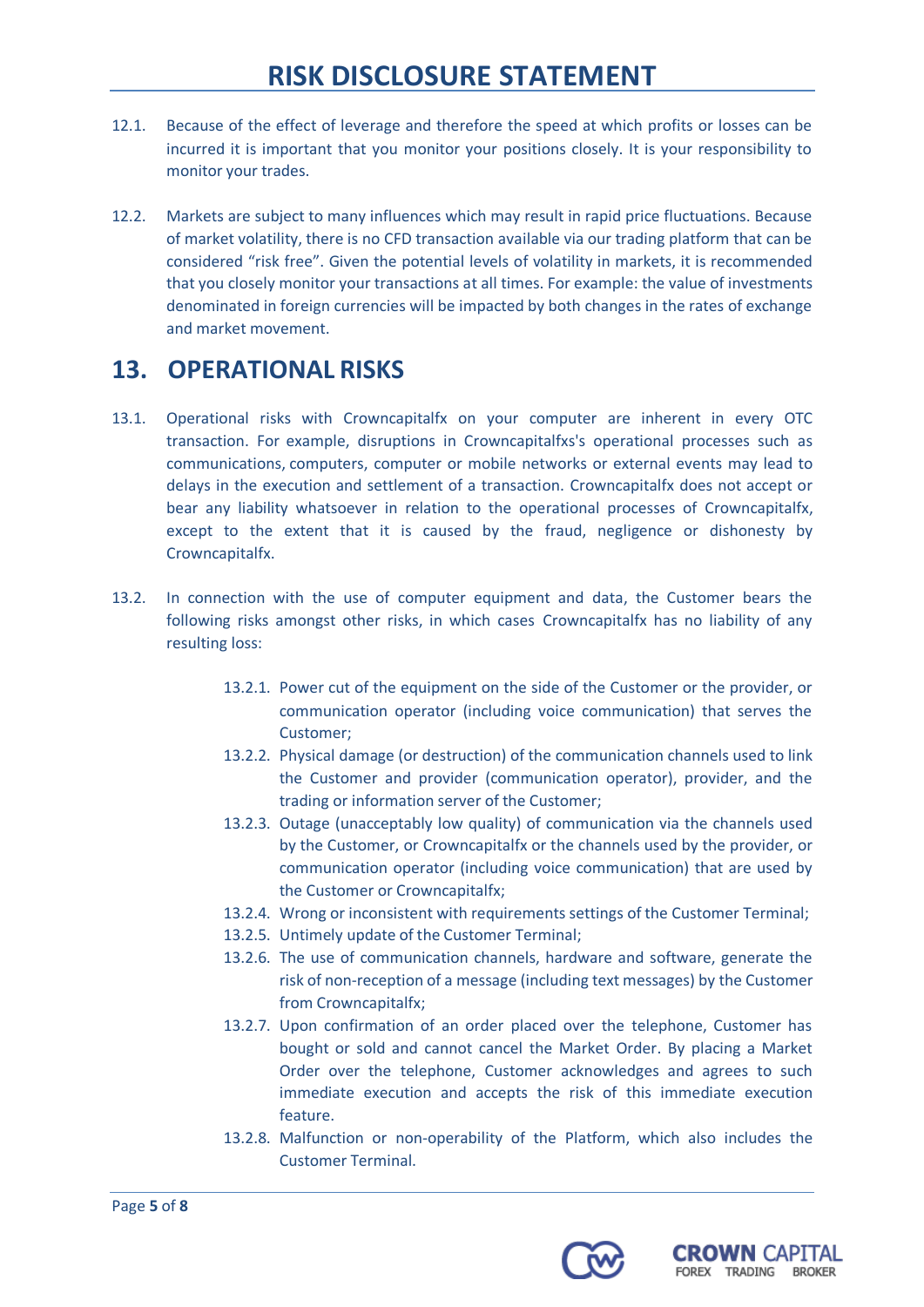13.3. The Customer may suffer financial losses caused by the materialization of the above risks, Crowncapitalfx accepting no responsibility or liability in the case of such a risk materializing and theCustomer shall be responsible for all related losses he may suffer.

## **14. QUOTING ERRORS**

14.1. Should a quoting error occur Crowncapitalfx is not liable for any resulting errors in account balances and reserves the right to make necessary corrections or adjustments to the relevant Account.Any dispute arising from such quoting errors will be resolved on the basis of the fair market value, as determined by Crowncapitalfx in its sole discretion and acting in good faith, of the relevant market at the time such an error occurred. In cases where the prevailing market represents prices different from the prices we has posted on our screen, we will attempt, on a best efforts basis, to execute Transactions on or close to the prevailing market prices. These prevailing market prices will be the prices, which are ultimately reflected on the Customer statements. This may or may not adversely affect the Customer's realized and unrealized gains and losses.

# **15. COMMUNICATION BETWEEN THE CUSTOMER AND CROWNCAPITALFX**

- 15.1. The Customer shall accept the risk of any financial losses caused by the fact that the Customer has received with delay or has not received at all any notice from Crowncapitalfx.
- 15.2. The Customer acknowledges that the unencrypted information transmitted by e-mail is not protected from any unauthorised access.
- 15.3. Crowncapitalfx takes no responsibility if unauthorized third persons have access to information, including electronic addresses, electronic communication and personal data, access data when the above are transmitted between Crowncapitalfx and the Customer or when using the internet or other network communication facilities, or any other electronic means.

### **16. FORCE MAJEURE EVENTS**

- 16.1. In case of a Force Majeure Event Crowncapitalfx may not be in a position to arrange for the execution of Customer Orders or fulfil its obligations under the agreement with the Customer. As a result the Customer may suffer financial loss.
- 16.2. Crowncapitalfx will not be liable or have any responsibility for any type of loss or damage arising out of any failure, interruption, or delay in performing its obligations under the User Agreement where such failure, interruption or delay is due to a Force Majeure event.



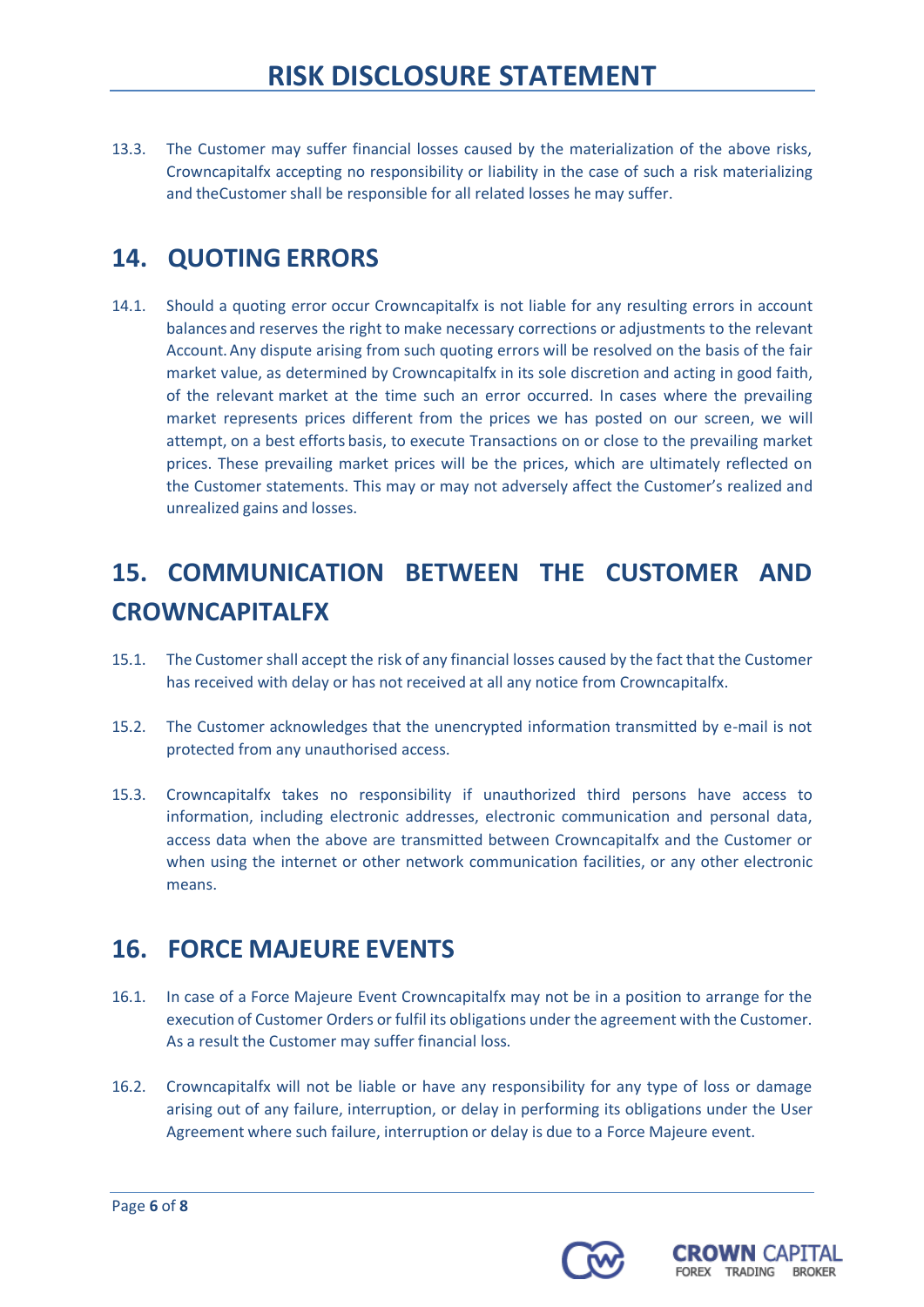### **17. CURRENCY RISK**

17.1. Customers should be aware that OTC trades denominated in a currency other than their home currency have the additional risk associated with currency fluctuations.

### **18. NON-ADVICE AND RECOMMENDATIONS**

- 18.1. When placing Orders with Crowncapitalfx, Crowncapitalfx will not advise the Customer about the merits of a particular Transaction or give him any form of investment advice and the Customer acknowledges that the Services do not include the provision of investment advice in OTC trades or the Underlying Markets. The Customer alone will enter into Transactions and take relevant decisions based on his own judgement. In asking Crowncapitalfx to enter into any Transaction, the Customer represents that he has been solely responsible for making his own independent appraisal and investigation into the risks of the Transaction. He represents that he has sufficient knowledge, market sophistication, professional advice and experience to make his own evaluation of the merits and risks of any Transaction. Crowncapitalfx gives no warranty as to the suitability of the products traded under this Agreement and assumes no fiduciary duty in its relations with the Customer.
- 18.2. Crowncapitalfx will not be under any duty to provide the Customer with any legal, tax or other advice relating to any Transaction. The Customer should seek independent expert advice if he is in any doubt as to whether he may incur any tax liabilities. The Customer is hereby warnedthat tax laws are subject to and may change from time to time.

### **19. CHARGES AND TAXES**

- 19.1. There is a risk that the Customer's trades in any Financial Instruments may be or become subject to tax and/or any other duty for example, due to changes in legislation or Customer's personal circumstances. Crowncapitalfx does not offer tax advice.
- 19.2. The Customer is responsible for any taxes and/or any other duty which may accrue in respect of his trades.

### **20. OTC TRADING OF CRYPTOCURRENCIES**

20.1. Cryptocurrencies markets are decentralized and non-regulated, which means that there is no central bank that can take corrective measure to protect the value of cryptocurrencies in a crisis or issue more currency. As a result, OTC Trading of cryptocurrencies involves a high risk of loss of funds over a short period of time due to high market volatility, execution issues and industry-specific disruptive events, including, but not limited to, discontinuation, regulatory bans and other malicious actors within cryptocurrency ecosystems.